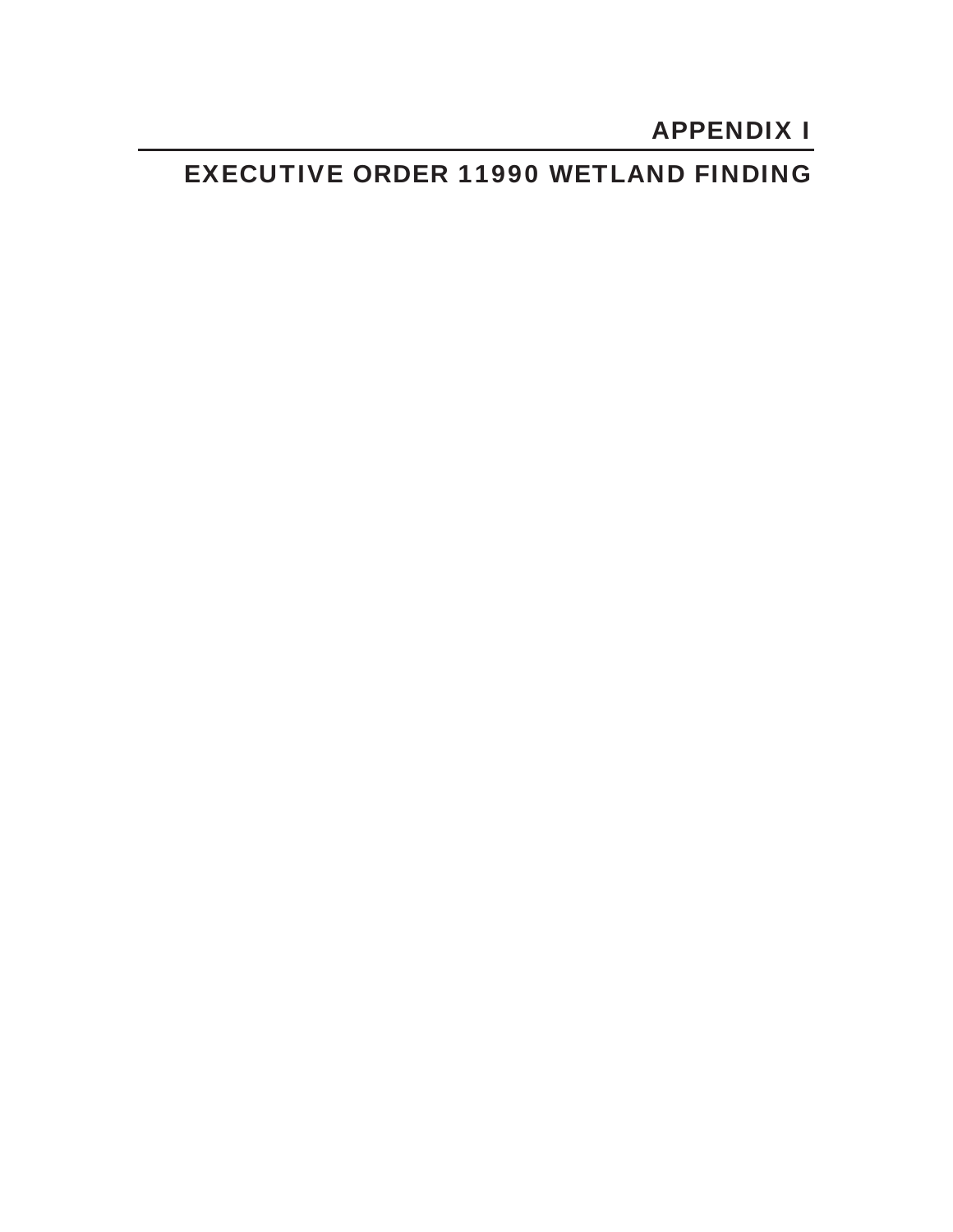#### Federal Highway Administration South Dakota Department of Transportation

East Side Corridor (SD100) Supplemental EA I-29/County Road 106 (Exit 73) to South of 26<sup>th</sup> Street Executive Order 11990 Wetland Finding

This action complies with Executive Order 11990, Protection of Wetlands

Approved

*Voires* 

FHWA Environmental Engineer

 $\frac{3/20/2012}{\text{Date}}$ <br>Date  $\frac{3/14/2012}{\text{Date}}$ 

Approved

held **SDDOT** Environmental Engineer

 $\frac{1}{2}$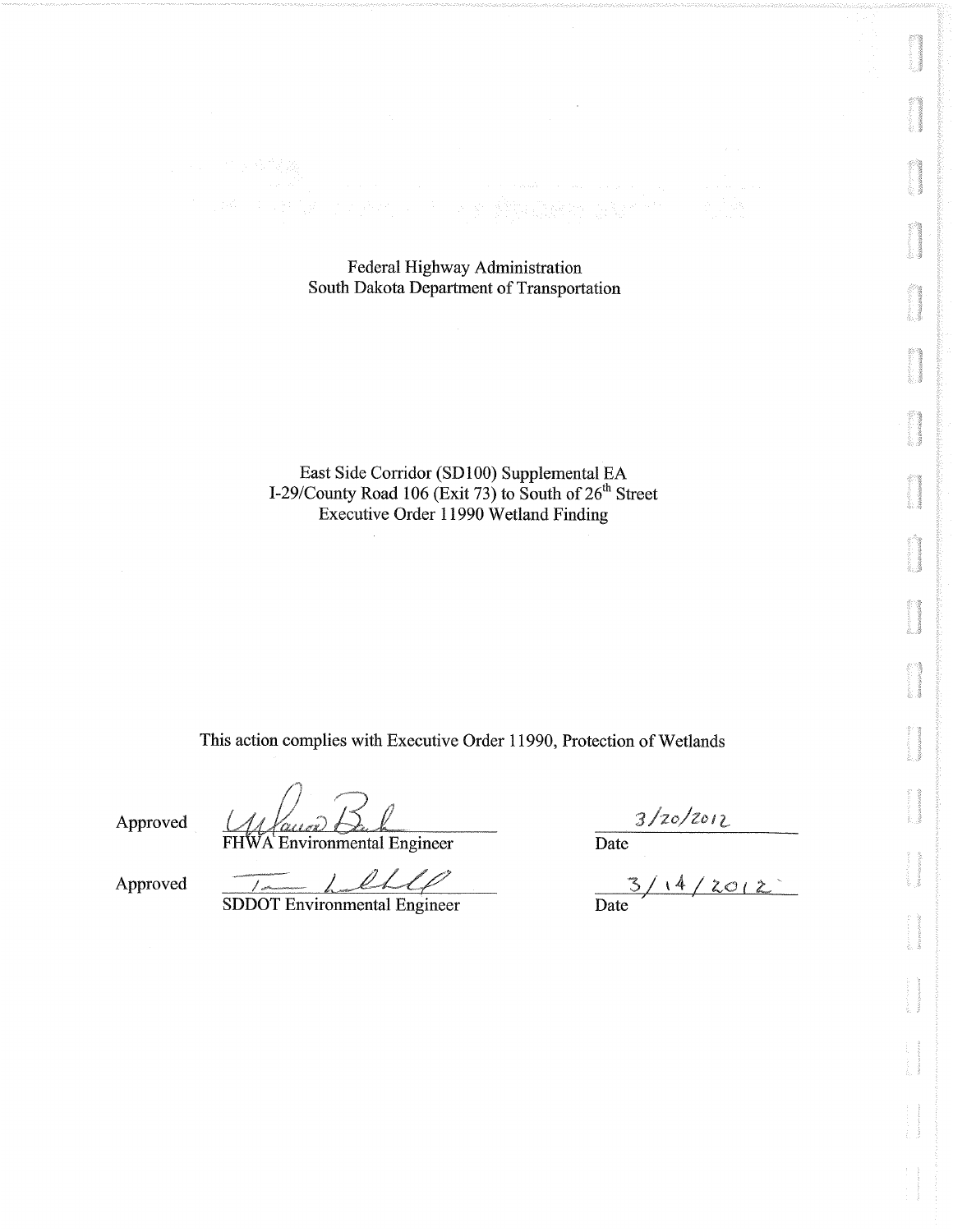#### Federal Highway Administration South Dakota Department of Transportation

## East Side Corridor (SD100) Supplemental EA I-29 to South of  $26<sup>th</sup>$  Street Executive Order 11990 Wetland Finding

This statement sets forth the basis for a preliminary finding that there is no practical, prudent or economical alternative to the placing of fill for highway construction in certain wetlands within the future right-of-way of the proposed East Side Corridor (SD100) from I-29/County Road 106 (Exit 73) to  $26<sup>th</sup>$  Street. The SD100 Supplemental Environmental Assessment has satisfactorily addressed project effects on wetlands in accordance with Executive Order 11990 on "No Net Loss" of wetlands.

Projected effects and impacts on wetlands were determined by following Federal Highway Administration (FHWA) guidance and policies. Coordination to determine the least environmentally damaging practicable alternative (LEDPA) was conducted with U.S. Army Corps of Engineers (USACE) in order to meet the Clean Water Act requirements.

## Project Description

The proposed project would consist of a new limited access regional arterial roadway being planned to address future transportation system needs and consists of a paved roadway from I-29/County Road 106 (Exit 73) to south of 26<sup>th</sup> Street, as well as improvements to SD11 from 57<sup>th</sup> Street to approximately 850 feet south of 69<sup>th</sup> Street. The proposed roadway will consist of both four-lane and six-lane roadway sections with posted speeds of either 45 mph or 55 mph based on traffic projections. The proposed highway will be located within the City of Sioux Falls' 2035 growth area east and south of the current jurisdictional limits.

The proposed roadway has been designed within a minimum of a 200-foot wide corridor utilized for the ROW and one interchange. See Section 2.1, Identification of Alternatives, in the SD100 (I-29/County Road 106 to 26<sup>th</sup> Street) Supplemental EA for a discussion of the typical sections.

#### Alternatives Considered

The Revised Build Alternative is evaluated in detail within the Supplemental EA, while the Modified 2003 EA Preferred Alternative was evaluated in the 2003 EA (City of Sioux Falls, 2003). The Revised Build Alternative follows a similar alignment of the Modified 2003 EA Preferred Alternative from I-29 to  $26<sup>th</sup>$  Street with minor shifts in the alignment of 100 to 200 feet.

The benefits of the Revised Build Alternative, when compared to the Modified 2003 EA Preferred Alternative, include: decreased construction costs, improved constructability, and increased safety. The Revised Build Alternative would affect approximately 50.7 acres of wetlands based on desktop determination of the wetland boundaries and the preliminary design construction limits for the Project. While the Modified 2003 EA Preferred Alternative would have affected 59 acres, and approximately 58.7 of those acres are within the southern segment. These wetlands are not avoidable because the wetlands extend for several hundred linear feet across of the proposed roadway (See Figures 3-5a thru 3-5f). The EA presents additional details on project effects and proposed avoidance/minimization and mitigation measures.

In order to analyze the impacts and compare each alternative's impact on the aquatic ecosystem, further coordination occurred with the USACE to confirm the LEDPA for the Project. Due to the difference in wetland impacts, the Revised Build Alternative was confirmed as the LEDPA.